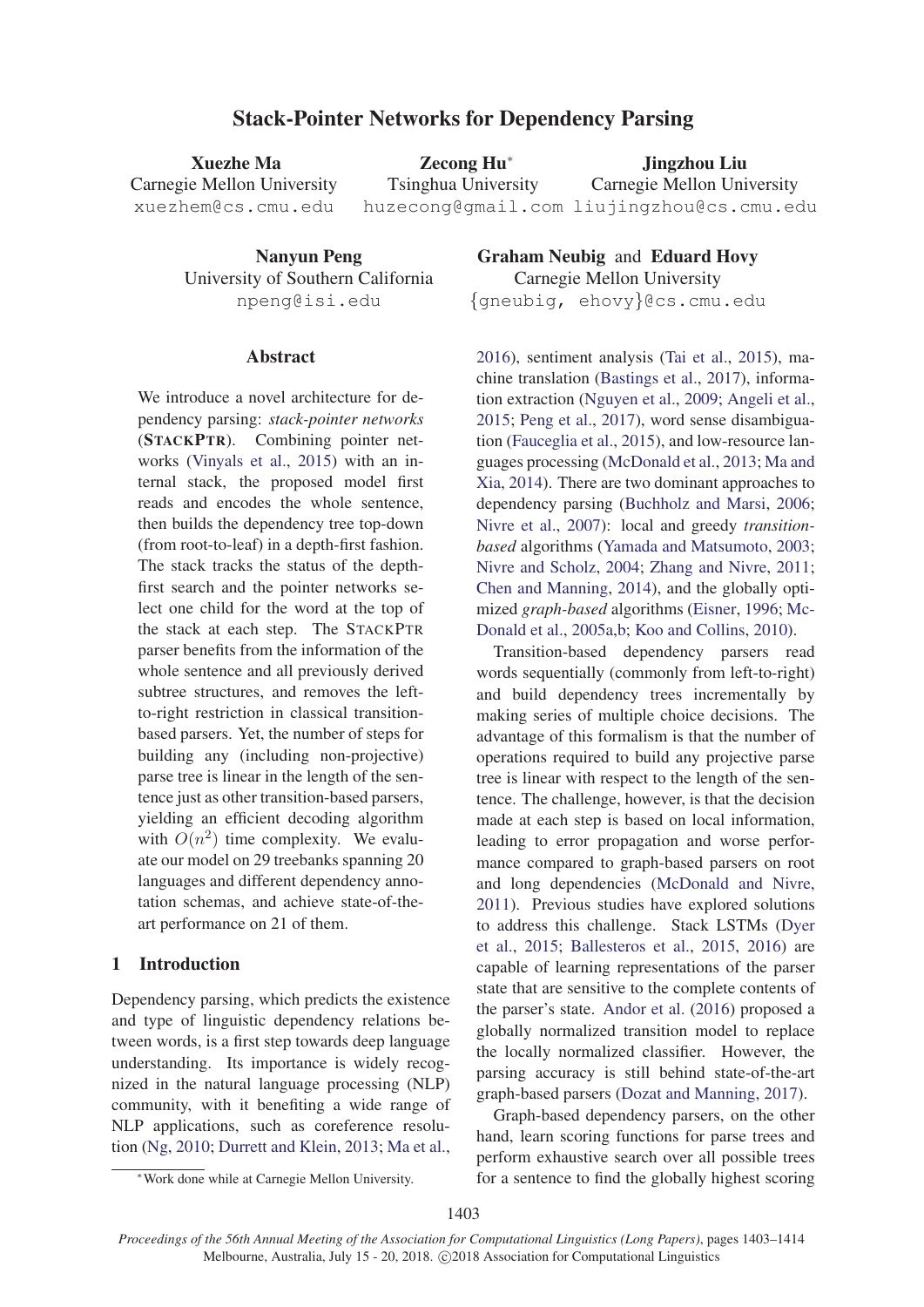tree. Incorporating this global search algorithm with distributed representations learned from neural networks, neural graph-based parsers (Kiperwasser and Goldberg, 2016; Wang and Chang, 2016; Kuncoro et al., 2016; Dozat and Manning, 2017) have achieved the state-of-the-art accuracies on a number of treebanks in different languages. Nevertheless, these models, while accurate, are usually slow (e.g. decoding is  $O(n^3)$ ) time complexity for first-order models (McDonald et al., 2005a,b) and higher polynomials for higherorder models (McDonald and Pereira, 2006; Koo and Collins, 2010; Ma and Zhao, 2012b,a)).

In this paper, we propose a novel neural network architecture for dependency parsing, *stackpointer networks* (STACKPTR). STACKPTR is a transition-based architecture, with the corresponding asymptotic efficiency, but still maintains a global view of the sentence that proves essential for achieving competitive accuracy. Our STACKPTR parser has a pointer network (Vinyals et al., 2015) as its backbone, and is equipped with an internal stack to maintain the order of head words in tree structures. The STACKPTR parser performs parsing in an incremental, topdown, depth-first fashion; at each step, it generates an arc by assigning a child for the head word at the top of the internal stack. This architecture makes it possible to capture information from the whole sentence and all the previously derived subtrees, while maintaining a number of parsing steps linear in the sentence length.

We evaluate our parser on 29 treebanks across 20 languages and different dependency annotation schemas, and achieve state-of-the-art performance on 21 of them. The contributions of this work are summarized as follows:

- (i) We propose a neural network architecture for dependency parsing that is simple, effective, and efficient.
- (ii) Empirical evaluations on benchmark datasets over 20 languages show that our method achieves state-of-the-art performance on 21 different treebanks<sup>1</sup>.
- (iii) Comprehensive error analysis is conducted to compare the proposed method to a strong graph-based baseline using biaffine attention (Dozat and Manning, 2017).

# 2 Background

We first briefly describe the task of dependency parsing, setup the notation, and review Pointer Networks (Vinyals et al., 2015).

## 2.1 Dependency Parsing and Notations

Dependency trees represent syntactic relationships between words in the sentences through labeled directed edges between head words and their dependents. Figure 1 (a) shows a dependency tree for the sentence, "But there were no buyers".

In this paper, we will use the following notation: **Input:**  $\mathbf{x} = \{w_1, \dots, w_n\}$  represents a generic sentence, where  $w_i$  is the *i*th word.

**Output:**  $y = \{p_1, p_2, \dots, p_k\}$  represents a generic (possibly non-projective) dependency tree, where each path  $p_i = \text{\$}, w_{i,1}, w_{i,2}, \cdots, w_{i,l_i}$  is a sequence of words from the root to a leaf. "\$" is an universal virtual root that is added to each tree.

Stack:  $\sigma$  denotes a stack configuration, which is a sequence of words. We use  $\sigma|w$  to represent a stack configuration that pushes word  $w$  into the stack  $\sigma$ .

**Children**:  $ch(w_i)$  denotes the list of all the children (modifiers) of word <sup>w</sup>*i*.

## 2.2 Pointer Networks

Pointer Networks (PTR-NET) (Vinyals et al., 2015) are a variety of neural network capable of learning the conditional probability of an output sequence with elements that are discrete tokens corresponding to positions in an input sequence. This model cannot be trivially expressed by standard sequence-to-sequence networks (Sutskever et al., 2014) due to the variable number of input positions in each sentence. PTR-NET solves the problem by using attention (Bahdanau et al., 2015; Luong et al., 2015) as a pointer to select a member of the input sequence as the output.

Formally, the words of the sentence **x** are fed one-by-one into the encoder (a multiple-layer bidirectional RNN), producing a sequence of *encoder hidden states*  $s_i$ . At each time step  $t$ , the decoder (a uni-directional RNN) receives the input from last step and outputs *decoder hidden state* <sup>h</sup>*t*. The *attention vector*  $a^t$  is calculated as follows:

$$
e_i^t = score(h_t, s_i)
$$
  
\n
$$
a^t = softmax(e^t)
$$
\n(1)

where  $score(\cdot, \cdot)$  is the *attention scoring function*, which has several variations such as dot-product,

<sup>1</sup> Source code is publicly available at https:// github.com/XuezheMax/NeuroNLP2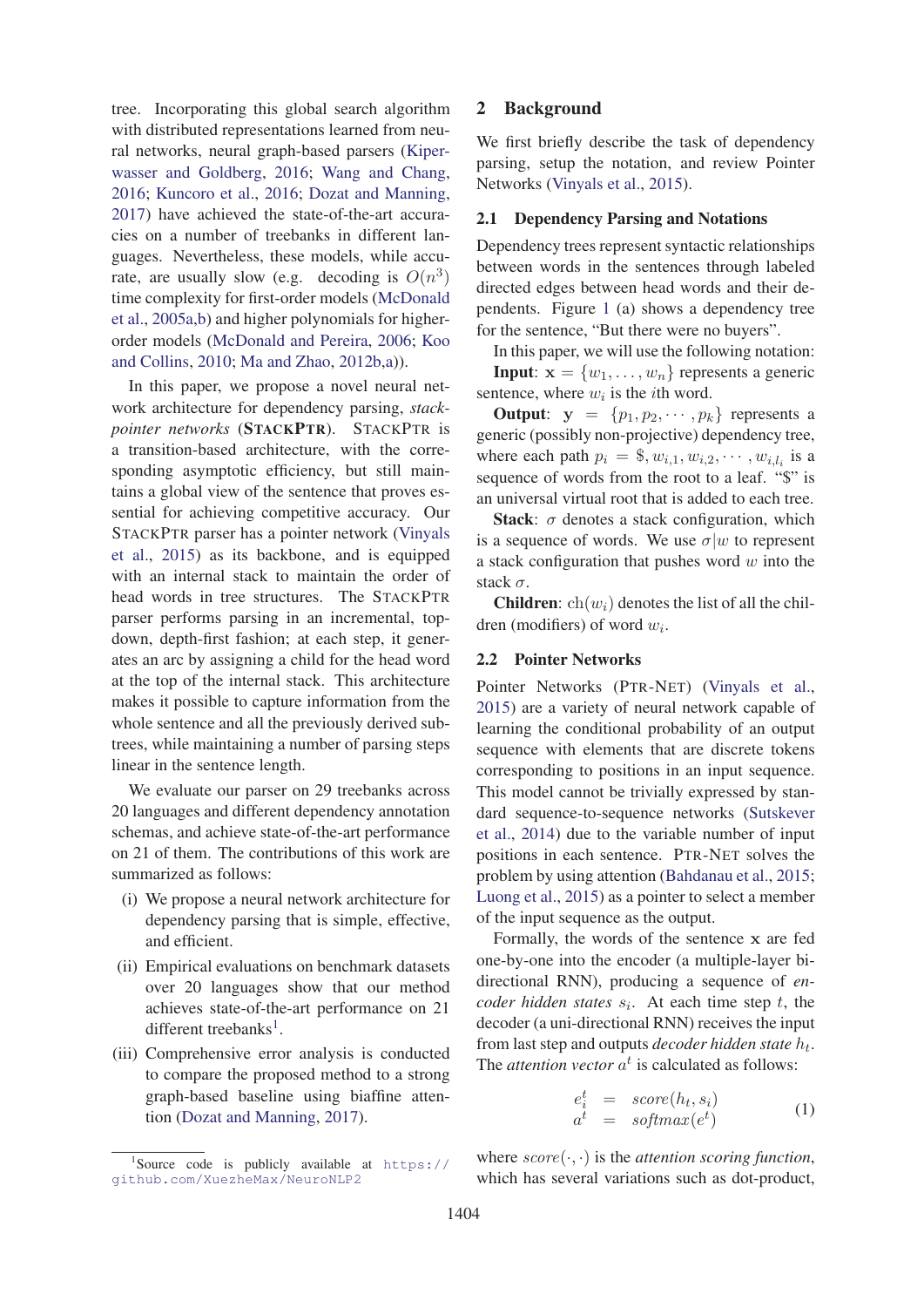

Figure 1: Neural architecture for the STACKPTR network, together with the decoding procedure of an example sentence. The BiRNN of the encoder is elided for brevity. For the inputs of decoder at each time step, vectors in red and blue boxes indicate the sibling and grandparent.

concatenation, and biaffine (Luong et al., 2015). PTR-NET regards the attention vector  $a^t$  as a probability distribution over the source words, i.e. it uses  $a_i^t$  as pointers to select the input elements.

## 3 Stack-Pointer Networks

#### 3.1 Overview

Similarly to PTR-NET, STACKPTR first reads the whole sentence and encodes each word into the encoder hidden state  $s_i$ . The internal stack  $\sigma$  is always initialized with the root symbol \$. At each time step  $t$ , the decoder receives the input vector corresponding to the top element of the stack  $\sigma$ (the head word  $w_p$  where p is the word index), generates the hidden state  $h_t$ , and computes the attention vector  $a^t$  using Eq. (1). The parser chooses a specific position  $c$  according to the attention scores in  $a^t$  to generate a new dependency arc  $(w_h, w_c)$ by selecting <sup>w</sup>*c* as a child of <sup>w</sup>*h*. Then the parser pushes  $w_c$  onto the stack, i.e.  $\sigma \rightarrow \sigma | w_c$ , and goes to the next step. At one step if the parser points <sup>w</sup>*h* to itself, i.e.  $c = h$ , it indicates that all children of the head word <sup>w</sup>*h* have already been selected. Then the parser goes to the next step by popping  $w_h$  out of  $\sigma$ .

At test time, in order to guarantee a valid dependency tree containing all the words in the input sentences exactly once, the decoder maintains a list of "available" words. At each decoding step, the parser selects a child for the current head word,

and removes the child from the list of available words to make sure that it cannot be selected as a child of other head words.

For head words with multiple children, it is possible that there is more than one valid selection for each time step. In order to define a deterministic decoding process to make sure that there is only one ground-truth choice at each step (which is necessary for simple maximum likelihood estimation), a predefined order for each  $\text{ch}(w_i)$  needs to be introduced. The predefined order of children can have different alternatives, such as leftto-right or inside-out<sup>2</sup>. In this paper, we adopt the inside-out order<sup>3</sup> since it enables us to utilize second-order *sibling* information, which has been proven beneficial for parsing performance (Mc-Donald and Pereira, 2006; Koo and Collins, 2010) (see  $\S$  3.4 for details). Figure 1 (b) depicts the architecture of STACKPTR and the decoding procedure for the example sentence in Figure 1 (a).

#### 3.2 Encoder

The encoder of our parsing model is based on the bi-directional LSTM-CNN architecture (BLSTM-CNNs) (Chiu and Nichols, 2016; Ma and Hovy, 2016) where CNNs encode character-level information of a word into its character-level repre-

 $2$ Order the children by the distances to the head word on the left side, then the right side.

<sup>3</sup> We also tried left-to-right order which obtained worse parsing accuracy than inside-out.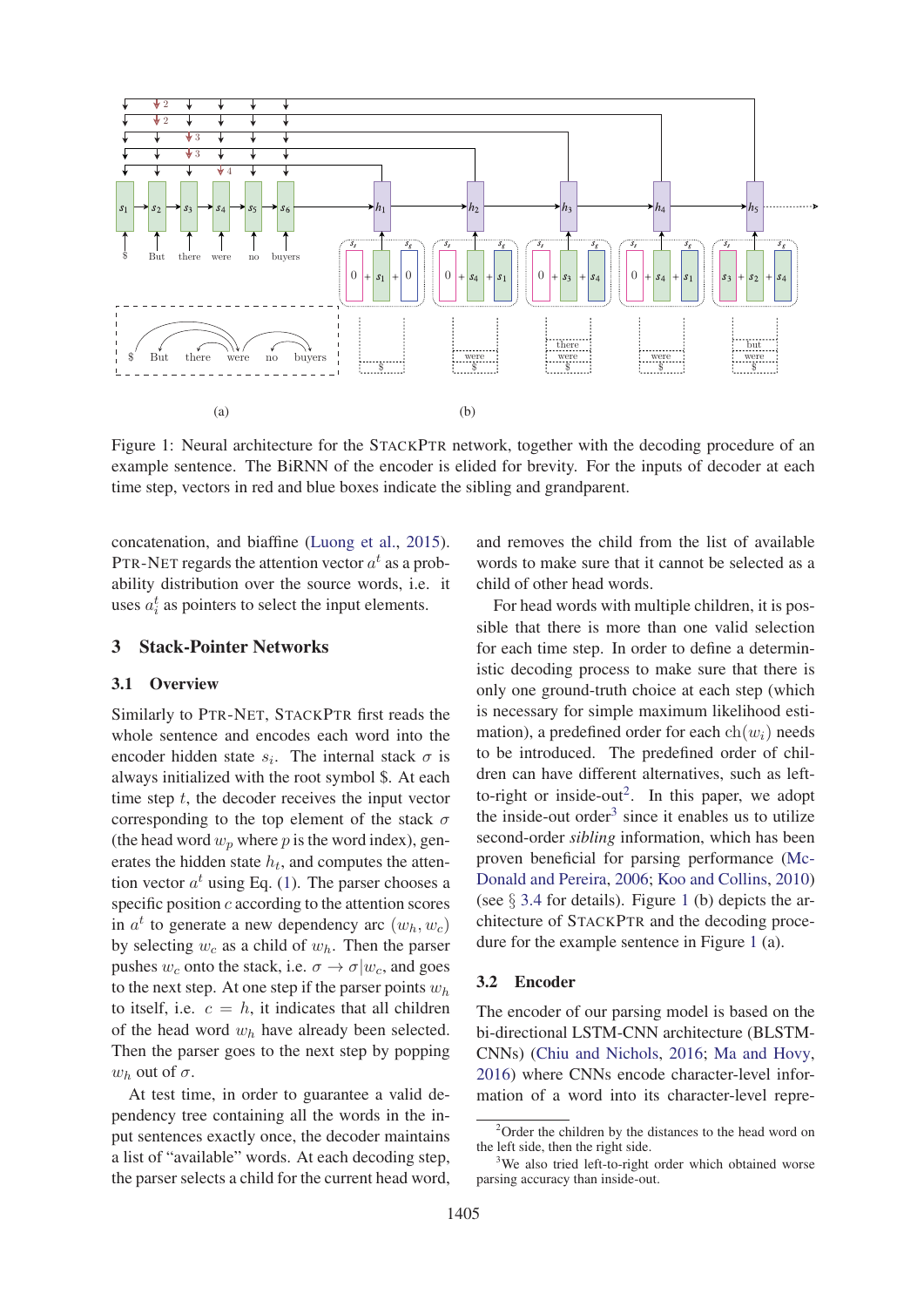sentation and BLSTM models context information of each word. Formally, for each word, the CNN, with character embeddings as inputs, encodes the character-level representation. Then the character-level representation vector is concatenated with the word embedding vector to feed into the BLSTM network. To enrich word-level information, we also use POS embeddings. Finally, the encoder outputs a sequence of hidden states <sup>s</sup>*i*.

#### 3.3 Decoder

The decoder for our parser is a uni-directional LSTM. Different from previous work (Bahdanau et al., 2015; Vinyals et al., 2015) which uses word embeddings of the previous word as the input to the decoder, our decoder receives the encoder hidden state vector  $(s_i)$  of the top element in the stack  $\sigma$  (see Figure 1 (b)). Compared to word embeddings, the encoder hidden states contain more contextual information, benefiting both the training and decoding procedures. The decoder produces a sequence of decoder hidden states <sup>h</sup>*i*, one for each decoding step.

#### 3.4 Higher-order Information

As mentioned before, our parser is capable of utilizing higher-order information. In this paper, we incorporate two kinds of higher-order structures — *grandparent* and *sibling*. A sibling structure is a head word with two successive modifiers, and a grandparent structure is a pair of dependencies connected head-to-tail:



To utilize higher-order information, the decoder's input at each step is the sum of the encoder hidden states of three words:

$$
\beta_t = s_h + s_g + s_s
$$

where  $\beta_t$  is the input vector of decoder at time t and  $h, q, s$  are the indices of the head word and its grandparent and sibling, respectively. Figure 1 (b) illustrates the details. Here we use the element-wise sum operation instead of concatenation because it does not increase the dimension of the input vector  $\beta_t$ , thus introducing no additional model parameters.

#### 3.5 Biaffine Attention Mechanism

For attention score function  $(Eq. (1))$ , we adopt the biaffine attention mechanism (Luong et al., 2015; Dozat and Manning, 2017):

$$
e_i^t = h_t^T \mathbf{W} s_i + \mathbf{U}^T h_t + \mathbf{V}^T s_i + \mathbf{b}
$$

where **<sup>W</sup>**, **<sup>U</sup>**, **<sup>V</sup>**, **<sup>b</sup>** are parameters, denoting the weight matrix of the bi-linear term, the two weight vectors of the linear terms, and the bias vector.

As discussed in Dozat and Manning (2017), applying a multilayer perceptron (MLP) to the output vectors of the BLSTM before the score function can both reduce the dimensionality and overfitting of the model. We follow this work by using a one-layer perceptron to  $s_i$  and  $h_i$  with elu (Clevert et al., 2015) as its activation function.

Similarly, the dependency label classifier also uses a biaffine function to score each label, given the head word vector  $h_t$  and child vector  $s_i$  as inputs. Again, we use MLPs to transform  $h_t$  and  $s_i$ before feeding them into the classifier.

## 3.6 Training Objectives

The STACKPTR parser is trained to optimize the probability of the dependency trees given sentences:  $P_{\theta}(\mathbf{y}|\mathbf{x})$ , which can be factorized as:

$$
P_{\theta}(\mathbf{y}|\mathbf{x}) = \prod_{i=1}^{k} P_{\theta}(p_i|p_{< i}, \mathbf{x})
$$
  
= 
$$
\prod_{i=1}^{k} \prod_{j=1}^{l_i} P_{\theta}(c_{i,j}|c_{i,< j}, p_{< i}, \mathbf{x}),
$$
 (2)

where  $\theta$  represents model parameters.  $p_{\leq i}$  denotes the preceding paths that have already been generated.  $c_{i,j}$  represents the *j*th word in  $p_i$  and  $c_{i,j}$ denotes all the proceeding words on the path <sup>p</sup>*i*. Thus, the STACKPTR parser is an autoregressive model, like sequence-to-sequence models, but it factors the distribution according to a top-down tree structure as opposed to a left-to-right chain. We define  $P_{\theta}(c_{i,j}|c_{i,\leq j}, p_{\leq i}, \mathbf{x}) = a^t$ , where attention vector  $a^t$  (of dimension n) is used as the distion vector  $a^t$  (of dimension *n*) is used as the distribution over the indices of words in a sentence.

Arc Prediction Our parser is trained by optimizing the conditional likelihood in Eq (2), which is implemented as the cross-entropy loss.

Label Prediction We train a separated multiclass classifier in parallel to predict the dependency labels. Following Dozat and Manning (2017), the classifier takes the information of the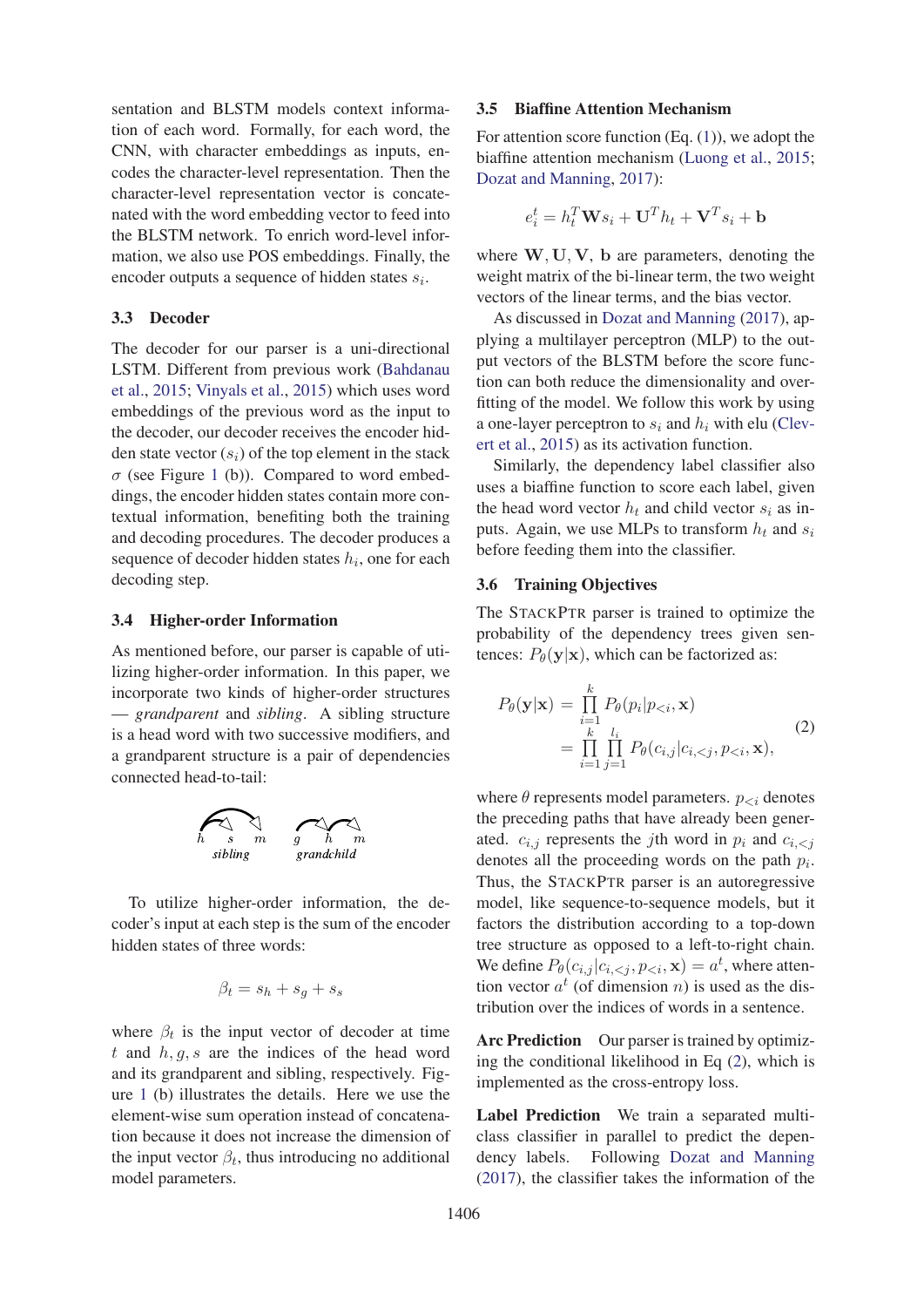head word and its child as features. The label classifier is trained simultaneously with the parser by optimizing the sum of their objectives.

## 3.7 Discussion

Time Complexity. The number of decoding steps to build a parse tree for a sentence of length  $n$  is 2n−1, linear in n. Together with the attention mechanism (at each step, we need to compute the attention vector  $a^t$ , whose runtime is  $O(n)$ ), the<br>time complexity of decoding algorithm is  $O(n^2)$ time complexity of decoding algorithm is  $O(n^2)$ , which is more efficient than graph-based parsers that have  $O(n^3)$  or worse complexity when using dynamic programming or maximum spanning tree (MST) decoding algorithms.

Top-down Parsing. When humans comprehend a natural language sentence, they arguably do it in an incremental, left-to-right manner. However, when humans consciously annotate a sentence with syntactic structure, they rarely ever process in fixed left-to-right order. Rather, they start by reading the whole sentence, then seeking the main predicates, jumping back-and-forth over the sentence and recursively proceeding to the subtree structures governed by certain head words. Our parser follows a similar kind of annotation process: starting from reading the whole sentence, and processing in a top-down manner by finding the main predicates first and only then search for sub-trees governed by them. When making latter decisions, the parser has access to the entire structure built in earlier steps.

## 3.8 Implementation Details

Pre-trained Word Embeddings. For all the parsing models in different languages, we initialize word vectors with pretrained word embeddings. For Chinese, Dutch, English, German and Spanish, we use the structured-skipgram (Ling et al., 2015) embeddings. For other languages we use Polyglot embeddings (Al-Rfou et al., 2013).

Optimization. Parameter optimization is performed with the Adam optimizer (Kingma and Ba, 2014) with  $\beta_1 = \beta_2 = 0.9$ . We choose an initial learning rate of  $\eta_0 = 0.001$ . The learning rate  $\eta$  is annealed by multiplying a fixed decay rate  $\rho = 0.75$  when parsing performance stops increasing on validation sets. To reduce the effects of "gradient exploding", we use gradient clipping of <sup>5</sup>.<sup>0</sup> (Pascanu et al., 2013).

Dropout Training. To mitigate overfitting, we apply dropout (Srivastava et al., 2014; Ma et al., 2017). For BLSTM, we use recurrent dropout (Gal and Ghahramani, 2016) with a drop rate of 0.33 between hidden states and 0.33 between layers. Following Dozat and Manning (2017), we also use embedding dropout with a rate of 0.33 on all word, character, and POS embeddings.

Hyper-Parameters. Some parameters are chosen from those reported in Dozat and Manning (2017). We use the same hyper-parameters across the models on different treebanks and languages, due to time constraints. The details of the chosen hyper-parameters for all experiments are summarized in Appendix A.

## 4 Experiments

#### 4.1 Setup

We evaluate our STACKPTR parser mainly on three treebanks: the English Penn Treebank (PTB version 3.0) (Marcus et al., 1993), the Penn Chinese Treebank (CTB version 5.1) (Xue et al., 2002), and the German CoNLL 2009 corpus (Hajič et al., 2009). We use the same experimental settings as Kuncoro et al. (2016).

To make a thorough empirical comparison with previous studies, we also evaluate our system on treebanks from CoNLL shared task and the Universal Dependency (UD) Treebanks<sup>4</sup>. For the CoNLL Treebanks, we use the English treebank from CoNLL-2008 shared task (Surdeanu et al., 2008) and all 13 treebanks from CoNLL-2006 shared task (Buchholz and Marsi, 2006). The experimental settings are the same as Ma and Hovy (2015). For UD Treebanks, we select 12 languages. The details of the treebanks and experimental settings are in § 4.5 and Appendix B.

Evaluation Metrics Parsing performance is measured with five metrics: unlabeled attachment score (UAS), labeled attachment score (LAS), unlabeled complete match (UCM), labeled complete match (LCM), and root accuracy (RA). Following previous work (Kuncoro et al., 2016; Dozat and Manning, 2017), we report results excluding punctuations for Chinese and English. For each experiment, we report the mean values with corresponding standard deviations over 5 repetitions.

<sup>4</sup> http://universaldependencies.org/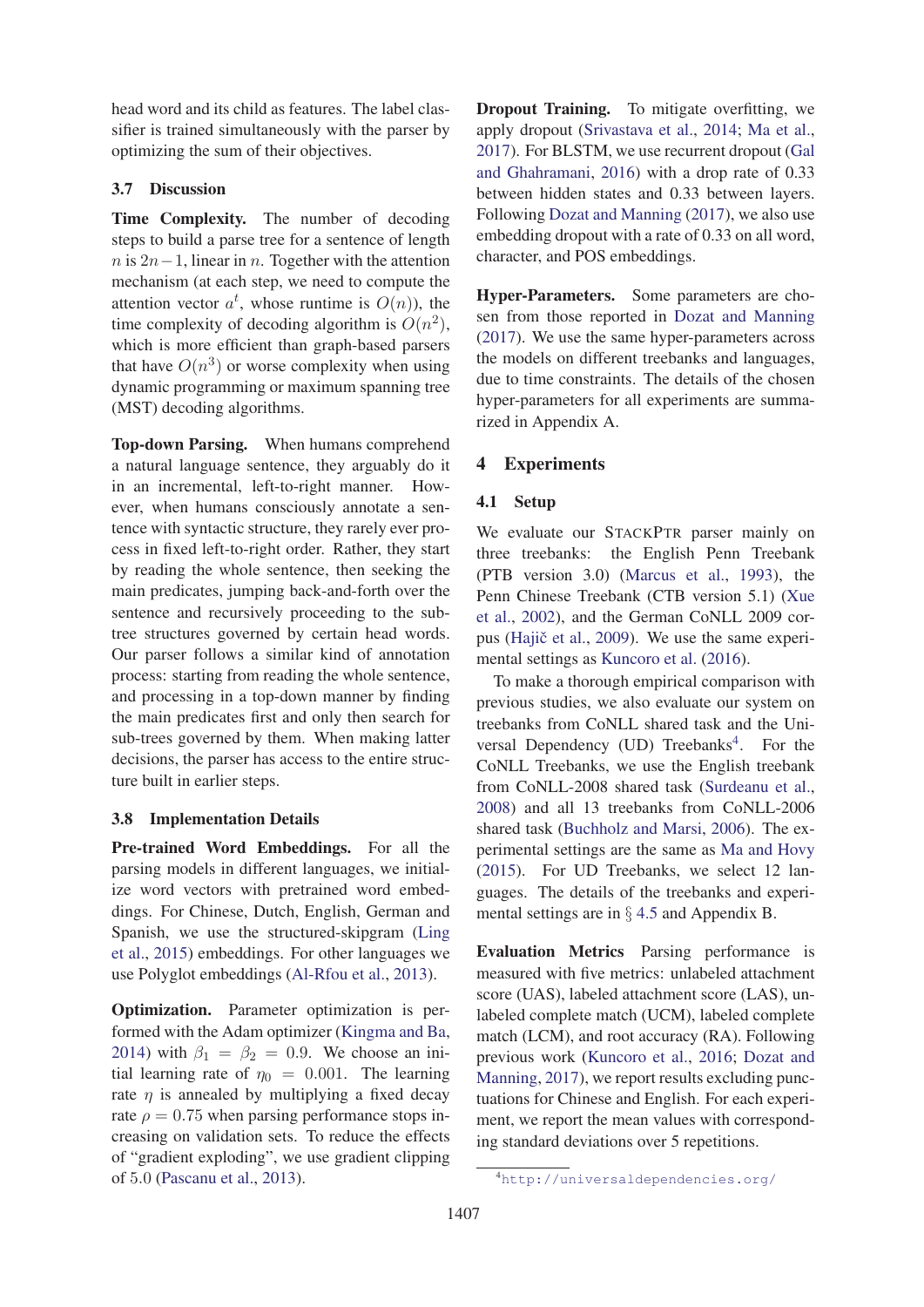

Figure 2: Parsing performance of different variations of our model on the test sets for three languages, together with baseline BIAF. For each of our STACKPTR models, we perform decoding with beam size equal to 1 and 10. The improvements of decoding with beam size 10 over 1 are presented by stacked bars with light colors.

Baseline For fair comparison of the parsing performance, we re-implemented the graph-based Deep Biaffine (BIAF) parser (Dozat and Manning, 2017), which achieved state-of-the-art results on a wide range of languages. Our re-implementation adds character-level information using the same LSTM-CNN encoder as our model (§ 3.2) to the original BIAF model, which boosts its performance on all languages.

#### 4.2 Main Results

We first conduct experiments to demonstrate the effectiveness of our neural architecture by comparing with the strong baseline BIAF. We compare the performance of four variations of our model with different decoder inputs — Org, +gpar, +sib and Full — where the Org model utilizes only the encoder hidden states of head words, while the +gpar and +sib models augments the original one with grandparent and sibling information, respectively. The Full model includes all the three information as inputs.

Figure 2 illustrates the performance (five metrics) of different variations of our STACKPTR parser together with the results of baseline BIAF re-implemented by us, on the test sets of the three

languages. On UAS and LAS, the Full variation of STACKPTR with decoding beam size 10 outperforms BIAF on Chinese, and obtains competitive performance on English and German. An interesting observation is that the Full model achieves the best accuracy on English and Chinese, while performs slightly worse than +sib on German. This shows that the importance of higher-order information varies in languages. On LCM and UCM, STACKPTR significantly outperforms BIAF on all languages, showing the superiority of our parser on complete sentence parsing. The results of our parser on RA are slightly worse than BIAF. More details of results are provided in Appendix C.

#### 4.3 Comparison with Previous Work

Table 1 illustrates the UAS and LAS of the four versions of our model (with decoding beam size 10) on the three treebanks, together with previous top-performing systems for comparison. Note that the results of STACKPTR and our reimplementation of BIAF are the average of 5 repetitions instead of a single run. Our Full model significantly outperforms all the transition-based parsers on all three languages, and achieves better results than most graph-based parsers. Our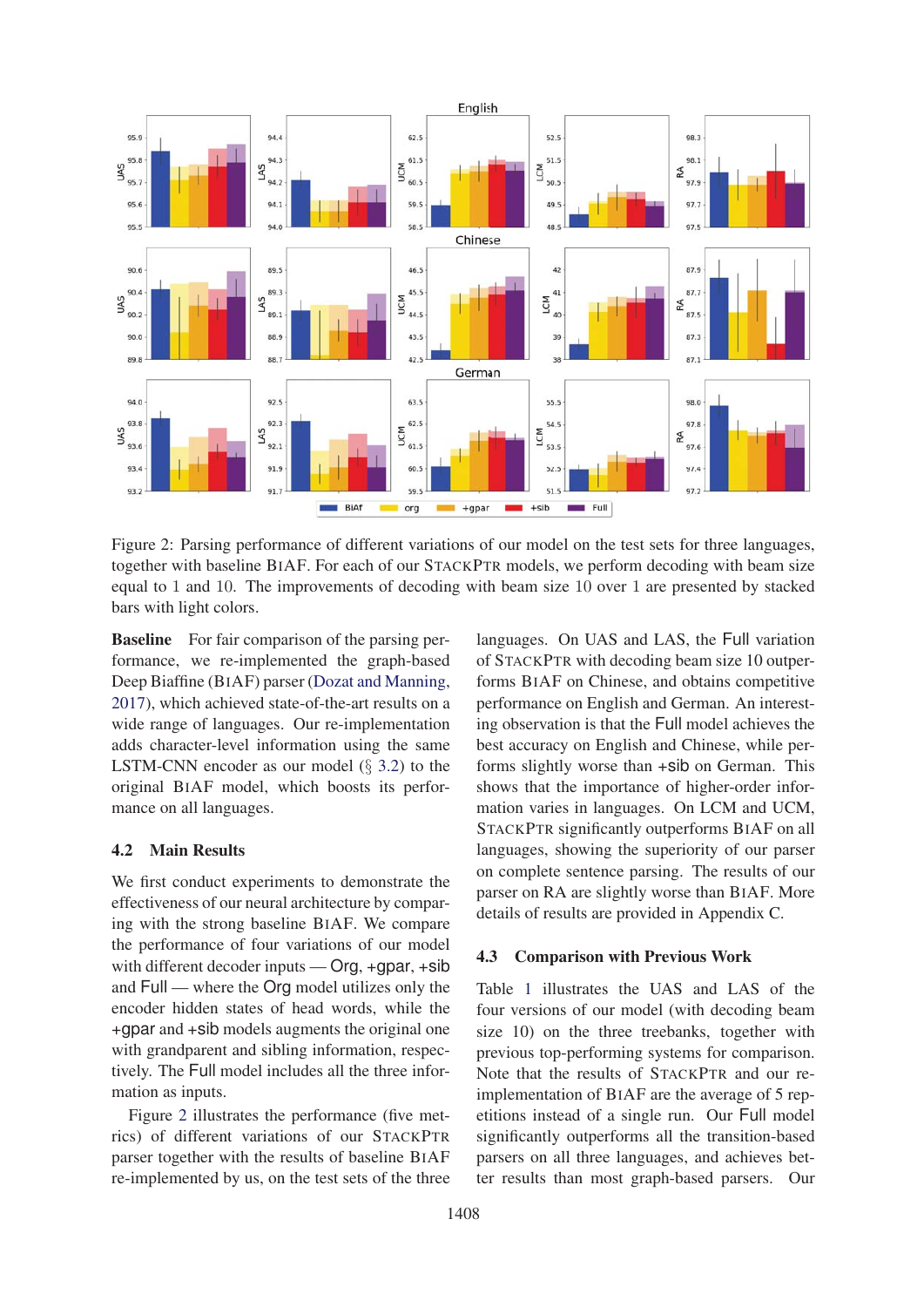|                                 |   | <b>English</b> |       | <b>Chinese</b> |       | German     |       |
|---------------------------------|---|----------------|-------|----------------|-------|------------|-------|
| <b>System</b>                   |   | <b>UAS</b>     | LAS   | <b>UAS</b>     | LAS   | <b>UAS</b> | LAS   |
| Chen and Manning (2014)         | T | 91.8           | 89.6  | 83.9           | 82.4  |            |       |
| Ballesteros et al. (2015)       | T | 91.63          | 89.44 | 85.30          | 83.72 | 88.83      | 86.10 |
| Dyer et al. $(2015)$            | T | 93.1           | 90.9  | 87.2           | 85.7  |            |       |
| Bohnet and Nivre (2012)         | T | 93.33          | 91.22 | 87.3           | 85.9  | 91.4       | 89.4  |
| Ballesteros et al. (2016)       | T | 93.56          | 91.42 | 87.65          | 86.21 |            |       |
| Kiperwasser and Goldberg (2016) | T | 93.9           | 91.9  | 87.6           | 86.1  |            |       |
| Weiss et al. $(2015)$           |   | 94.26          | 92.41 |                |       |            |       |
| Andor et al. $(2016)$           | T | 94.61          | 92.79 |                |       | 90.91      | 89.15 |
| Kiperwasser and Goldberg (2016) | G | 93.1           | 91.0  | 86.6           | 85.1  |            |       |
| Wang and Chang (2016)           | G | 94.08          | 91.82 | 87.55          | 86.23 |            |       |
| Cheng et al. $(2016)$           | G | 94.10          | 91.49 | 88.1           | 85.7  |            |       |
| Kuncoro et al. (2016)           |   | 94.26          | 92.06 | 88.87          | 87.30 | 91.60      | 89.24 |
| Ma and Hovy $(2017)$            |   | 94.88          | 92.98 | 89.05          | 87.74 | 92.58      | 90.54 |
| BIAF: Dozat and Manning (2017)  |   | 95.74          | 94.08 | 89.30          | 88.23 | 93.46      | 91.44 |
| BIAF: re-impl                   |   | 95.84          | 94.21 | 90.43          | 89.14 | 93.85      | 92.32 |
| STACKPTR: Org                   | T | 95.77          | 94.12 | 90.48          | 89.19 | 93.59      | 92.06 |
| STACKPTR: +qpar                 | T | 95.78          | 94.12 | 90.49          | 89.19 | 93.65      | 92.12 |
| STACKPTR: +sib                  | T | 95.85          | 94.18 | 90.43          | 89.15 | 93.76      | 92.21 |
| <b>STACKPTR: Full</b>           |   | 95.87          | 94.19 | 90.59          | 89.29 | 93.65      | 92.11 |

Table 1: UAS and LAS of four versions of our model on test sets for three languages, together with topperforming parsing systems. "T" and "G" indicate transition- and graph-based models, respectively. For BIAF, we provide the original results reported in Dozat and Manning (2017) and our re-implementation. For STACKPTR and our re-implementation of BiAF, we report the average over 5 runs.



Figure 3: Parsing performance of BIAF and STACKPTR parsers relative to length and graph factors.

| POS. | HAS                                                                                                                          | LAS | <b>TICM</b> | LCM |
|------|------------------------------------------------------------------------------------------------------------------------------|-----|-------------|-----|
|      | Gold $\left[96.12 \pm 0.03\right.$ $\left[95.06 \pm 0.05\right]$ $\left[62.22 \pm 0.33\right]$ $\left[55.74 \pm 0.44\right]$ |     |             |     |
|      | Pred  95.87±0.04+94.19±0.04+61.43±0.49+49.68±0.47                                                                            |     |             |     |
|      | None $95.90 \pm 0.05$ $94.21 \pm 0.04$ $61.58 \pm 0.39$ $49.87 \pm 0.46$                                                     |     |             |     |

Table 2: Parsing performance on the test data of PTB with different versions of POS tags.

re-implementation of BIAF obtains better performance than the original one in Dozat and Manning (2017), demonstrating the effectiveness of the character-level information. Our model achieves state-of-the-art performance on both UAS and LAS on Chinese, and best UAS on English. On German, the performance is competitive with BIAF, and significantly better than other models.

# 4.4 Error Analysis

In this section, we characterize the errors made by BIAF and STACKPTR by presenting a number of experiments that relate parsing errors to a set of linguistic and structural properties. For simplicity,

we follow McDonald and Nivre (2011) and report labeled parsing metrics (either accuracy, precision, or recall) for all experiments.

## 4.4.1 Length and Graph Factors

Following McDonald and Nivre (2011), we analyze parsing errors related to structural factors.

Sentence Length. Figure 3 (a) shows the accuracy of both parsing models relative to sentence lengths. Consistent with the analysis in Mc-Donald and Nivre (2011), STACKPTR tends to perform better on shorter sentences, which make fewer parsing decisions, significantly reducing the chance of error propagation.

Dependency Length. Figure 3 (b) measures the precision and recall relative to dependency lengths. While the graph-based BIAF parser still performs better for longer dependency arcs and transition-based STACKPTR parser does better for shorter ones, the gap between the two systems is marginal, much smaller than that shown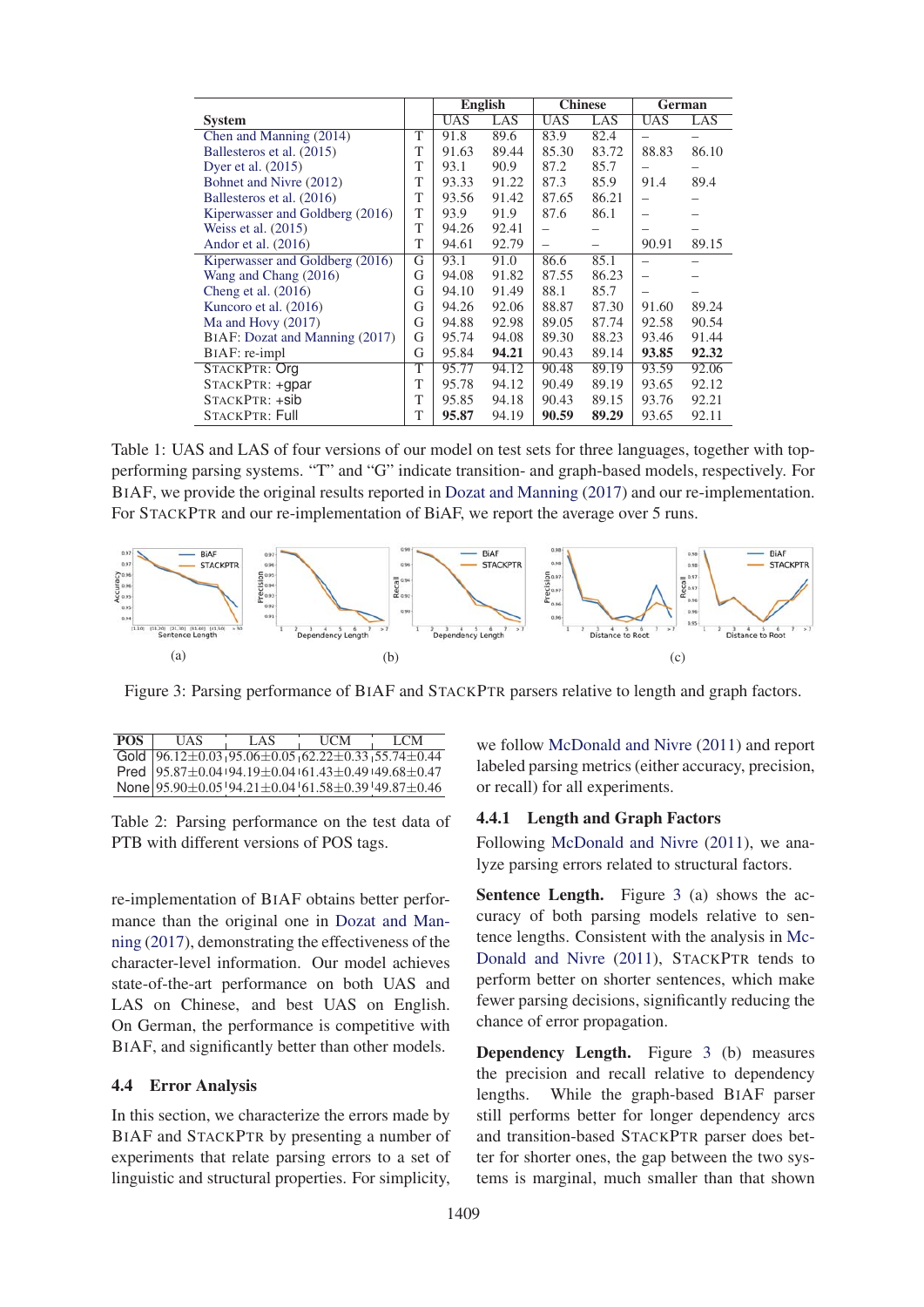|                        | Bi-Att           | NeuroMST         | <b>BIAF</b>                         | <b>STACKPTR</b>                      | <b>Best Published</b> |       |
|------------------------|------------------|------------------|-------------------------------------|--------------------------------------|-----------------------|-------|
|                        | <b>UAS [LAS]</b> | <b>UAS [LAS]</b> | UAS [LAS]                           | <b>UAS [LAS]</b>                     | <b>UAS</b>            | LAS   |
| ar                     | 80.34 [68.58]    | 80.80 [69.40]    | $82.15 \pm 0.34$ [71.32 $\pm$ 0.36] | 83.04 $\pm$ 0.29 [72.94 $\pm$ 0.31]  | 81.12                 |       |
| bg                     | 93.96 [89.55]    | 94.28 [90.60]    | $94.62 \pm 0.14$ [91.56 $\pm$ 0.24] | 94.66 $\pm$ 0.10 [91.40 $\pm$ 0.08]  | 94.02                 |       |
| zh                     |                  | 93.40 [90.10]    | $94.05 \pm 0.27$ [90.89 $\pm$ 0.22] | $93.88 \pm 0.24$ [90.81 $\pm$ 0.55]  | 93.04                 |       |
| $\mathbf{c}\mathbf{s}$ | 91.16 [85.14]    | 91.18 [85.92]    | $92.24 \pm 0.22$ [87.85 $\pm$ 0.21] | $92.83 \pm 0.13$ [88.75 $\pm$ 0.16]  | 91.16                 | 85.14 |
| da                     | 91.56 [85.53]    | 91.86 [87.07]    | $92.80 \pm 0.26$ [88.36 $\pm$ 0.18] | $92.08 \pm 0.15$ [87.29 $\pm$ 0.21]  | 92.00                 |       |
| nl                     | 87.15 [82.41]    | 87.85 [84.82]    | $90.07 \pm 0.18$ [87.24 $\pm$ 0.17] | $90.10 \pm 0.27$ [87.05 $\pm$ 0.26]  | 87.39                 |       |
| en                     |                  | 94.66 [92.52]    | $95.19 \pm 0.05$ [93.14 $\pm$ 0.05] | $93.25 \pm 0.05$ [93.17 $\pm$ 0.05]  | 93.25                 |       |
| de                     | 92.71 [89.80]    | 93.62 [91.90]    | $94.52 \pm 0.11$ [93.06 $\pm$ 0.11] | $94.77 \pm 0.05$ [93.21 $\pm$ 0.10]  | 92.71                 | 89.80 |
| ja                     | 93.44 [90.67]    | 94.02 [92.60]    | $93.95 \pm 0.06$ [92.46 $\pm$ 0.07] | $93.38 \pm 0.08$ [91.92 $\pm$ 0.16]  | 93.80                 |       |
| pt                     | 92.77 [88.44]    | 92.71 [88.92]    | $93.41 \pm 0.08$ [89.96 $\pm$ 0.24] | $93.57 \pm 0.12$ [90.07 $\pm$ 0.20]  | 93.03                 |       |
| sl                     | 86.01 [75.90]    | 86.73 [77.56]    | $87.55 \pm 0.17$ [78.52 $\pm$ 0.35] | $87.59 \pm 0.36$ [78.85 $\pm 0.53$ ] | 87.06                 |       |
| es.                    | 88.74 [84.03]    | 89.20 [85.77]    | $90.43 \pm 0.13$ [87.08 $\pm$ 0.14] | $90.87 \pm 0.26$ [87.80 $\pm$ 0.31]  | 88.75                 | 84.03 |
| <b>SV</b>              | 90.50 [84.05]    | 91.22 [86.92]    | $92.22 \pm 0.15$ [88.44 $\pm$ 0.17] | $92.49 \pm 0.21$ [89.01 $\pm$ 0.22]  | 91.85                 | 85.26 |
| tr                     | 78.43 [66.16]    | 77.71 [65.81]    | 79.84 $\pm$ 0.23 [68.63 $\pm$ 0.29] | $79.56 \pm 0.22$ [68.03 $\pm$ 0.15]  | 78.43                 | 66.16 |

Table 3: UAS and LAS on 14 treebanks from CoNLL shared tasks, together with several state-of-the-art parsers. Bi-Att is the bi-directional attention based parser (Cheng et al., 2016), and NeuroMST is the neural MST parser (Ma and Hovy, 2017). "Best Published" includes the most accurate parsers in term of UAS among Koo et al. (2010), Martins et al. (2011), Martins et al. (2013), Lei et al. (2014), Zhang et al.  $(2014)$ , Zhang and McDonald  $(2014)$ , Pitler and McDonald  $(2015)$ , and Cheng et al.  $(2016)$ .

in McDonald and Nivre (2011). One possible reason is that, unlike traditional transition-based parsers that scan the sentence from left to right, STACKPTR processes in a top-down manner, thus sometimes unnecessarily creating shorter dependency arcs first.

**Root Distance.** Figure 3 (c) plots the precision and recall of each system for arcs of varying distance to the root. Different from the observation in McDonald and Nivre (2011), STACKPTR does not show an obvious advantage on the precision for arcs further away from the root. Furthermore, the STACKPTR parser does not have the tendency to over-predict root modifiers reported in McDonald and Nivre (2011). This behavior can be explained using the same reasoning as above: the fact that arcs further away from the root are usually constructed early in the parsing algorithm of traditional transition-based parsers is not true for the STACKPTR parser.

## 4.4.2 Effect of POS Embedding

The only prerequisite information that our parsing model relies on is POS tags. With the goal of achieving an end-to-end parser, we explore the effect of POS tags on parsing performance. We run experiments on PTB using our STACKPTR parser with gold-standard and predicted POS tags, and without tags, respectively. STACKPTR in these experiments is the Full model with beam=10.

Table 2 gives results of the parsers with different versions of POS tags on the test data of PTB.

The parser with gold-standard POS tags significantly outperforms the other two parsers, showing that dependency parsers can still benefit from accurate POS information. The parser with predicted (imperfect) POS tags, however, performs even slightly worse than the parser without using POS tags. It illustrates that an end-to-end parser that doesn't rely on POS information can obtain competitive (or even better) performance than parsers using imperfect predicted POS tags, even if the POS tagger is relative high accuracy (accuracy  $> 97\%$  in this experiment on PTB).

#### **4.5 Experiments on Other Treebanks**

#### 4.5.1 CoNLL Treebanks

Table 3 summarizes the parsing results of our model on the test sets of 14 treebanks from the CoNLL shared task, along with the state-of-theart baselines. Along with BIAF, we also list the performance of the bi-directional attention based Parser (Bi-Att) (Cheng et al., 2016) and the neural MST parser (NeuroMST) (Ma and Hovy, 2017) for comparison. Our parser achieves state-of-theart performance on both UAS and LAS on eight languages — Arabic, Czech, English, German, Portuguese, Slovene, Spanish, and Swedish. On Bulgarian and Dutch, our parser obtains the best UAS. On other languages, the performance of our parser is competitive with BIAF, and significantly better than others. The only exception is Japanese, on which NeuroMST obtains the best scores.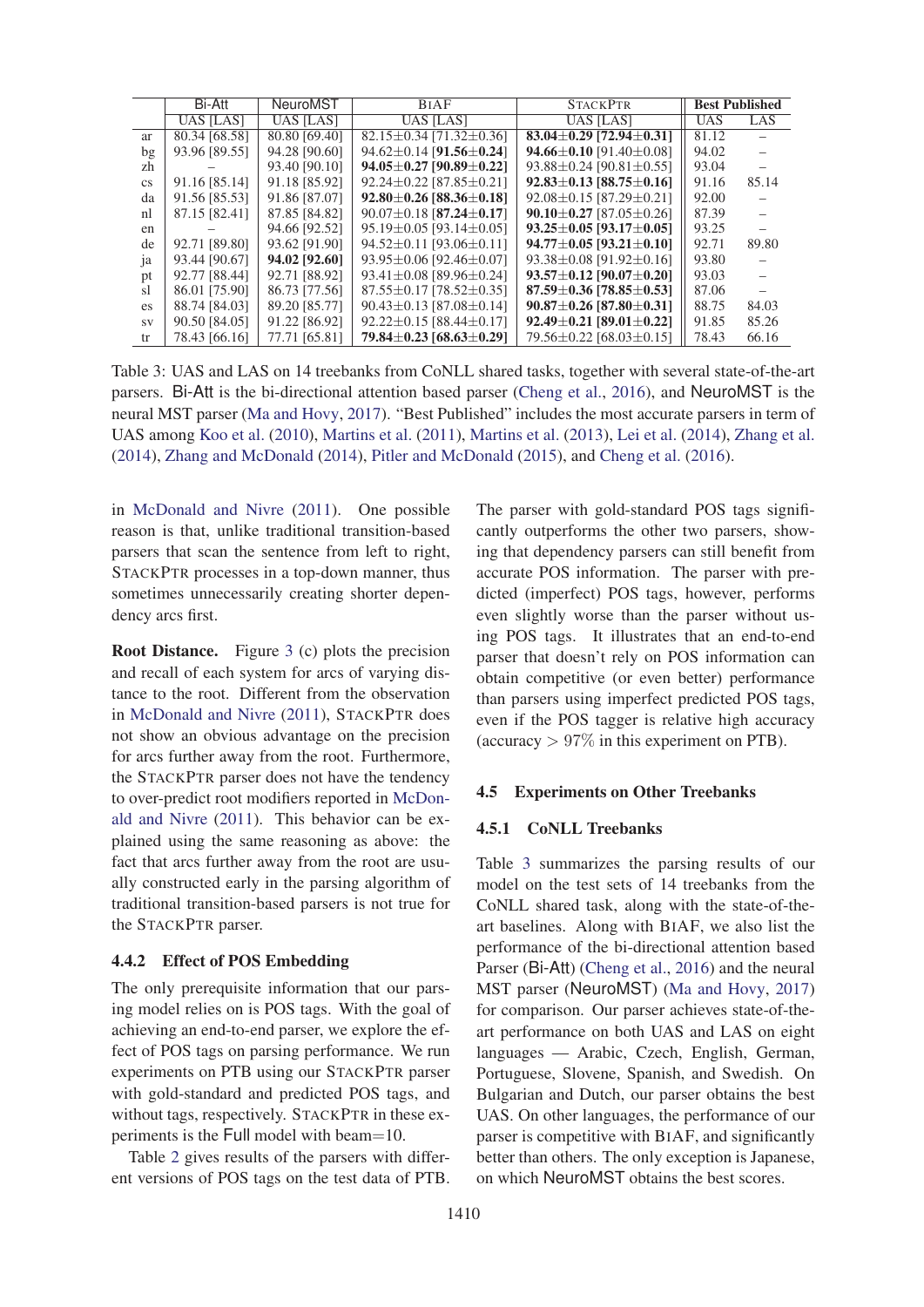|                 |                                   | Dev                                 |                                         |                | <b>Test</b>                       |                               |                                         |                  |  |
|-----------------|-----------------------------------|-------------------------------------|-----------------------------------------|----------------|-----------------------------------|-------------------------------|-----------------------------------------|------------------|--|
|                 | <b>BIAF</b>                       |                                     | <b>STACKPTR</b>                         |                | <b>BIAF</b>                       |                               | <b>STACKPTR</b>                         |                  |  |
|                 | <b>UAS</b>                        | LAS                                 | <b>UAS</b>                              | LAS            | <b>UAS</b>                        | LAS                           | <b>UAS</b>                              | LAS              |  |
| $b\mathfrak{g}$ | $93.92 \pm 0.13 + 89.05 \pm 0.11$ |                                     | $94.09 \pm 0.16 + 89.17 \pm 0.14$       |                | $94.30 \pm 0.16 + 90.04 \pm 0.16$ |                               | $94.31 \pm 0.06$                        | $89.96 \pm 0.07$ |  |
| ca              |                                   | $94.21 \pm 0.05$ $+ 91.97 \pm 0.06$ | $94.47 + 0.02 + 92.51 + 0.05$           |                | $94.36 + 0.06$                    | $92.05 + 0.07$                | $94.47 + 0.02$                          | $-92.39 + 0.02$  |  |
| <b>CS</b>       | $94.14 + 0.03 + 90.89 + 0.04$     |                                     | $94.33 \pm 0.04$ $\pm$ 91.24 $\pm$ 0.05 |                | $94.06 \pm 0.04$ $90.60 \pm 0.05$ |                               | $94.21 \pm 0.06$ $\pm$ 90.94 $\pm$ 0.07 |                  |  |
| de              | $91.89 + 0.11$                    | $88.39 + 0.17$                      | $92.26 + 0.11$                          | $88.79 + 0.15$ | $90.26 + 0.19$                    | $86.11 + 0.25$                | $90.26 + 0.07$                          | $86.16 + 0.01$   |  |
| en              | $92.51 \pm 0.08$ $90.50 \pm 0.07$ |                                     | $92.47 \pm 0.03$ 90.46 $\pm 0.02$       |                | $91.91 + 0.17$                    | $89.82 + 0.16$                | $91.93 + 0.07$                          | $89.83 \pm 0.06$ |  |
| es              | $93.46 + 0.05 + 91.13 + 0.07$     |                                     | $93.54 + 0.06 + 91.34 + 0.05$           |                | $93.72 + 0.07$                    | $91.33 + 0.08$                | $93.77+0.07$                            | $91.52 + 0.07$   |  |
| fr              | $95.05 \pm 0.04$ $92.76 \pm 0.07$ |                                     | $94.97 + 0.04 + 92.57 + 0.06$           |                | $92.62 + 0.15$                    | $89.51 + 0.14$                | $92.90 \pm 0.20$   $89.88 \pm 0.23$     |                  |  |
| it              | $94.89 + 0.12$ $92.58 + 0.12$     |                                     | $94.93 + 0.09 + 92.90 + 0.10$           |                | $94.75 + 0.12 + 92.72 + 0.12$     |                               | $94.70 + 0.07$                          | $92.55 + 0.09$   |  |
| nl              | $93.39 \pm 0.08$                  | $90.90 \pm 0.07$                    | $93.94 + 0.11$                          | $91.67 + 0.08$ | $93.44 + 0.09$                    | $91.04 + 0.06$                | $93.98 + 0.05$                          | $91.73 + 0.07$   |  |
| no              | $95.44 + 0.05$ $93.73 + 0.05$     |                                     | $95.52 \pm 0.08 + 93.80 \pm 0.08$       |                | $95.28 + 0.05$                    | $93.58 + 0.05$                | $95.33 \pm 0.03$ $93.62 \pm 0.03$       |                  |  |
| r <sub>0</sub>  | $91.97 + 0.13 + 85.38 + 0.03$     |                                     | $92.06 + 0.08 + 85.58 + 0.12$           |                | $91.94 + 0.07$                    | $85.61 + 0.13$                | $91.80 + 0.11$                          | $85.34 + 0.21$   |  |
| ru              |                                   | $93.81 + 0.05$ 91.85 + 0.06         | $94.11 + 0.07 + 92.29 + 0.10$           |                |                                   | $94.40 + 0.03 + 92.68 + 0.04$ | $94.69 + 0.04$ $93.07 + 0.03$           |                  |  |

Table 4: UAS and LAS on both the development and test datasets of 12 treebanks from UD Treebanks, together with BIAF for comparison.

## 4.5.2 **ID** Treebanks

For UD Treebanks, we select 12 languages — Bulgarian, Catalan, Czech, Dutch, English, French, German, Italian, Norwegian, Romanian, Russian and Spanish. For all the languages, we adopt the standard training/dev/test splits, and use the universal POS tags (Petrov et al., 2012) provided in each treebank. The statistics of these corpora are provided in Appendix B.

Table 4 summarizes the results of the STACKPTR parser, along with BIAF for comparison, on both the development and test datasets for each language. First, both BIAF and STACKPTR parsers achieve relatively high parsing accuracies on all the 12 languages — all with UAS are higher than 90%. On nine languages — Catalan, Czech, Dutch, English, French, German, Norwegian, Russian and Spanish - STACKPTR outperforms BIAF for both UAS and LAS. On Bulgarian, STACKPTR achieves slightly better UAS while LAS is slightly worse than BIAF. On Italian and Romanian, BIAF obtains marginally better parsing performance than STACKPTR.

#### 5 **Conclusion**

In this paper, we proposed STACKPTR, a transition-based neural network architecture, for dependency parsing. Combining pointer networks with an internal stack to track the status of the top-down, depth-first search in the decoding procedure, the STACKPTR parser is able to capture information from the whole sentence and all the previously derived subtrees, removing the leftto-right restriction in classical transition-based parsers, while maintaining linear parsing steps, w.r.t the length of the sentences. Experimental re-

sults on 29 treebanks show the effectiveness of our parser across 20 languages, by achieving state-ofthe-art performance on 21 corpora.

There are several potential directions for future work. First, we intend to consider how to conduct experiments to improve the analysis of parsing errors qualitatively and quantitatively. Another interesting direction is to further improve our model by exploring reinforcement learning approaches to learn an optimal order for the children of head words, instead of using a predefined fixed order.

## **Acknowledgements**

The authors thank Chunting Zhou, Di Wang and Zhengzhong Liu for their helpful discussions. This research was supported in part by DARPA grant FA8750-18-2-0018 funded under the AIDA program. Any opinions, findings, and conclusions or recommendations expressed in this material are those of the authors and do not necessarily reflect the views of DARPA.

#### **References**

- Rami Al-Rfou, Bryan Perozzi, and Steven Skiena. 2013. Polyglot: Distributed word representations for multilingual nlp. In Proceedings of CoNLL-2013. Sofia, Bulgaria, pages 183-192.
- Daniel Andor, Chris Alberti, David Weiss, Aliaksei Severyn, Alessandro Presta, Kuzman Ganchev, Slav Petrov, and Michael Collins. 2016. Globally normalized transition-based neural networks. In Proceedings of ACL-2016 (Volume 1: Long Papers). Berlin, Germany, pages 2442-2452.
- Gabor Angeli, Melvin Jose Johnson Premkumar, and Christopher D. Manning. 2015. Leveraging linguistic structure for open domain information extraction.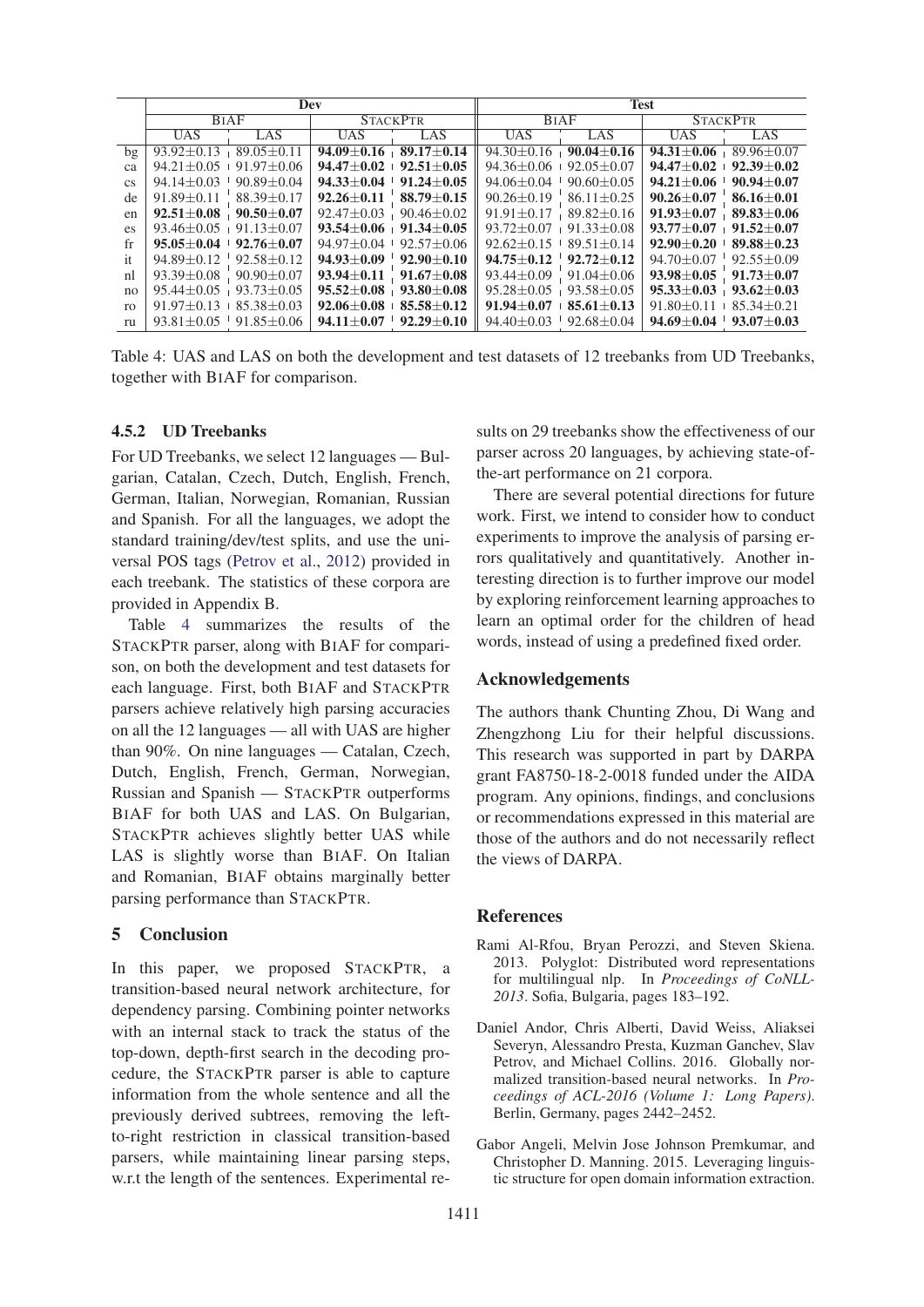In *Proceedings of ACL-2015 (Volume 1: Long Papers)*. Beijing, China, pages 344–354.

- Dzmitry Bahdanau, Kyunghyun Cho, and Yoshua Bengio. 2015. Neural machine translation by jointly learning to align and translate. In *Proceedings of ICLR-2015*.
- Miguel Ballesteros, Chris Dyer, and Noah A. Smith. 2015. Improved transition-based parsing by modeling characters instead of words with lstms. In *Proceedings of EMNLP-2015*. Lisbon, Portugal, pages 349–359.
- Miguel Ballesteros, Yoav Goldberg, Chris Dyer, and Noah A. Smith. 2016. Training with exploration improves a greedy stack lstm parser. In *Proceedings of EMNLP-2016*. Austin, Texas, pages 2005–2010.
- Joost Bastings, Ivan Titov, Wilker Aziz, Diego Marcheggiani, and Khalil Simaan. 2017. Graph convolutional encoders for syntax-aware neural machine translation. In *Proceedings of EMNLP-2017*. Copenhagen, Denmark, pages 1957–1967.
- Bernd Bohnet and Joakim Nivre. 2012. A transitionbased system for joint part-of-speech tagging and labeled non-projective dependency parsing. In *Proceedings of EMNLP-2012*. Jeju Island, Korea, pages 1455–1465.
- Sabine Buchholz and Erwin Marsi. 2006. CoNLL-X shared task on multilingual dependency parsing. In *Proceeding of CoNLL-2006*. New York, NY, pages 149–164.
- Danqi Chen and Christopher Manning. 2014. A fast and accurate dependency parser using neural networks. In *Proceedings of EMNLP-2014*. Doha, Qatar, pages 740–750.
- Hao Cheng, Hao Fang, Xiaodong He, Jianfeng Gao, and Li Deng. 2016. Bi-directional attention with agreement for dependency parsing. In *Proceedings of EMNLP-2016*. Austin, Texas, pages 2204–2214.
- Jason Chiu and Eric Nichols. 2016. Named entity recognition with bidirectional lstm-cnns. *Transactions of the Association for Computational Linguistics* 4:357–370.
- Djork-Arné Clevert, Thomas Unterthiner, and Sepp Hochreiter. 2015. Fast and accurate deep network learning by exponential linear units (elus). *arXiv preprint arXiv:1511.07289* .
- Timothy Dozat and Christopher D. Manning. 2017. Deep biaffine attention for neural dependency parsing. In *Proceedings of ICLR-2017 (Volume 1: Long Papers)*. Toulon, France.
- Greg Durrett and Dan Klein. 2013. Easy victories and uphill battles in coreference resolution. In *Proceedings of EMNLP-2013*. Seattle, Washington, USA, pages 1971–1982.
- Chris Dyer, Miguel Ballesteros, Wang Ling, Austin Matthews, and Noah A. Smith. 2015. Transitionbased dependency parsing with stack long shortterm memory. In *Proceedings of ACL-2015 (Volume 1: Long Papers)*. Beijing, China, pages 334–343.
- Jason M Eisner. 1996. Three new probabilistic models for dependency parsing: An exploration. In *Proceedings of COLING-1996 (Volume 1)*. Association for Computational Linguistics, pages 340–345.
- Nicolas R Fauceglia, Yiu-Chang Lin, Xuezhe Ma, and Eduard Hovy. 2015. Word sense disambiguation via propstore and ontonotes for event mention detection. In *Proceedings of the The 3rd Workshop on EVENTS: Definition, Detection, Coreference, and Representation*. Denver, Colorado, pages 11–15.
- Yarin Gal and Zoubin Ghahramani. 2016. A theoretically grounded application of dropout in recurrent neural networks. In *Advances in Neural Information Processing Systems*.
- Jan Hajič, Massimiliano Ciaramita, Richard Johansson, Daisuke Kawahara, Maria Antònia Martí, Lluís Marquez, Adam Meyers, Joakim Nivre, Sebastian ` Padó, Jan Štěpánek, et al. 2009. The conll-2009 shared task: Syntactic and semantic dependencies in multiple languages. In *Proceedings of CoNLL-2009: Shared Task*. pages 1–18.
- Diederik Kingma and Jimmy Ba. 2014. Adam: A method for stochastic optimization. *arXiv preprint arXiv:1412.6980* .
- Eliyahu Kiperwasser and Yoav Goldberg. 2016. Simple and accurate dependency parsing using bidirectional lstm feature representations. *Transactions of the Association for Computational Linguistics* 4:313–327.
- Terry Koo and Michael Collins. 2010. Efficient thirdorder dependency parsers. In *Proceedings of ACL-2010*. Uppsala, Sweden, pages 1–11.
- Terry Koo, Alexander M. Rush, Michael Collins, Tommi Jaakkola, and David Sontag. 2010. Dual decomposition for parsing with non-projective head automata. In *Proceedings of EMNLP-2010*. Cambridge, MA, pages 1288–1298.
- Adhiguna Kuncoro, Miguel Ballesteros, Lingpeng Kong, Chris Dyer, and Noah A. Smith. 2016. Distilling an ensemble of greedy dependency parsers into one mst parser. In *Proceedings of EMNLP-2016*. Austin, Texas, pages 1744–1753.
- Tao Lei, Yu Xin, Yuan Zhang, Regina Barzilay, and Tommi Jaakkola. 2014. Low-rank tensors for scoring dependency structures. In *Proceedings of ACL-2014 (Volume 1: Long Papers)*. Baltimore, Maryland, pages 1381–1391.
- Wang Ling, Chris Dyer, Alan W Black, and Isabel Trancoso. 2015. Two/too simple adaptations of word2vec for syntax problems. In *Proceedings of NAACL-2015*. Denver, Colorado, pages 1299–1304.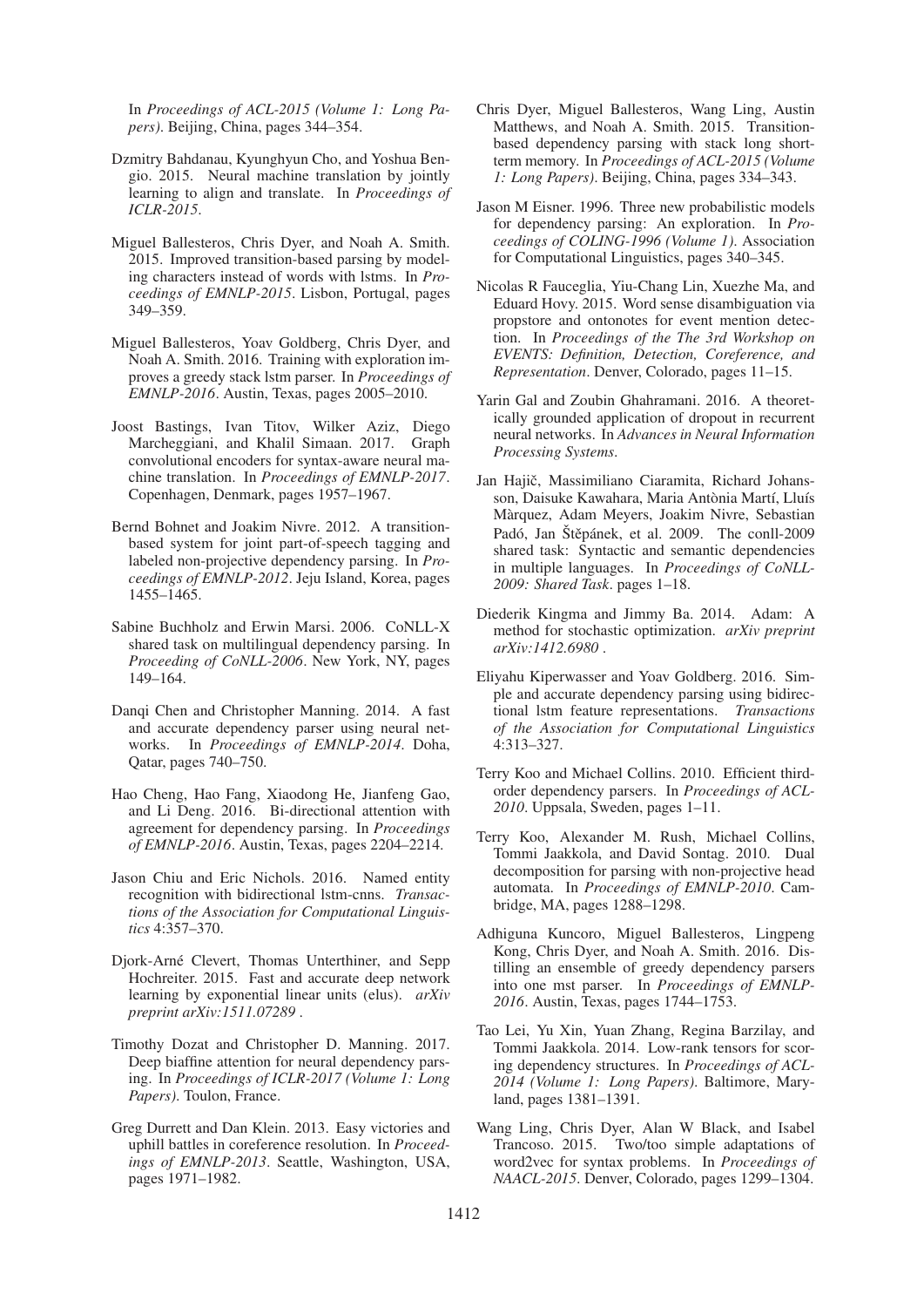- Thang Luong, Hieu Pham, and Christopher D. Manning. 2015. Effective approaches to attentionbased neural machine translation. In *Proceedings of EMNLP-2015*. Lisbon, Portugal, pages 1412–1421.
- Xuezhe Ma, Yingkai Gao, Zhiting Hu, Yaoliang Yu, Yuntian Deng, and Eduard Hovy. 2017. Dropout with expectation-linear regularization. In *Proceedings of the 5th International Conference on Learning Representations (ICLR-2017)*. Toulon, France.
- Xuezhe Ma and Eduard Hovy. 2015. Efficient inner-toouter greedy algorithm for higher-order labeled dependency parsing. In *Proceedings of EMNLP-2015*. Lisbon, Portugal, pages 1322–1328.
- Xuezhe Ma and Eduard Hovy. 2016. End-to-end sequence labeling via bi-directional lstm-cnns-crf. In *Proceedings of ACL-2016 (Volume 1: Long Papers)*. Berlin, Germany, pages 1064–1074.
- Xuezhe Ma and Eduard Hovy. 2017. Neural probabilistic model for non-projective mst parsing. In *Proceedings of IJCNLP-2017 (Volume 1: Long Papers)*. Taipei, Taiwan, pages 59–69.
- Xuezhe Ma, Zhengzhong Liu, and Eduard Hovy. 2016. Unsupervised ranking model for entity coreference resolution. In *Proceedings of NAACL-2016*. San Diego, California, USA.
- Xuezhe Ma and Fei Xia. 2014. Unsupervised dependency parsing with transferring distribution via parallel guidance and entropy regularization. In *Proceedings of ACL-2014*. Baltimore, Maryland, pages 1337–1348.
- Xuezhe Ma and Hai Zhao. 2012a. Fourth-order dependency parsing. In *Proceedings of COLING 2012: Posters*. Mumbai, India, pages 785–796.
- Xuezhe Ma and Hai Zhao. 2012b. Probabilistic models for high-order projective dependency parsing. *Technical Report, arXiv:1502.04174* .
- Mitchell Marcus, Beatrice Santorini, and Mary Ann Marcinkiewicz. 1993. Building a large annotated corpus of English: the Penn Treebank. *Computational Linguistics* 19(2):313–330.
- Andre Martins, Miguel Almeida, and Noah A. Smith. 2013. Turning on the turbo: Fast third-order nonprojective turbo parsers. In *Proceedings of ACL-2013 (Volume 2: Short Papers)*. Sofia, Bulgaria, pages 617–622.
- Andre Martins, Noah Smith, Mario Figueiredo, and Pedro Aguiar. 2011. Dual decomposition with many overlapping components. In *Proceedings of EMNLP-2011*. Edinburgh, Scotland, UK., pages 238–249.
- Ryan McDonald, Koby Crammer, and Fernando Pereira. 2005a. Online large-margin training of dependency parsers. In *Proceedings of ACL-2005*. Ann Arbor, Michigan, USA, pages 91–98.
- Ryan McDonald and Joakim Nivre. 2011. Analyzing and integrating dependency parsers. *Computational Linguistics* 37(1):197–230.
- Ryan McDonald, Joakim Nivre, Yvonne Quirmbach-Brundage, Yoav Goldberg, Dipanjan Das, Kuzman Ganchev, Keith Hall, Slav Petrov, Hao Zhang, Oscar Täckström, Claudia Bedini, Núria Bertomeu Castelló, and Jungmee Lee. 2013. Universal dependency annotation for multilingual parsing. In *Proceedings of ACL-2013*. Sofia, Bulgaria, pages 92–97.
- Ryan McDonald and Fernando Pereira. 2006. Online learning of approximate dependency parsing algorithms. In *Proceeding of EACL-2006*.
- Ryan McDonald, Fernando Pereira, Kiril Ribarov, and Jan Hajic. 2005b. Non-projective dependency parsing using spanning tree algorithms. In *Proceedings of HLT/EMNLP-2005*. Vancouver, Canada, pages 523–530.
- Vincent Ng. 2010. Supervised noun phrase coreference research: The first fifteen years. In *Proceedings of ACL-2010*. Association for Computational Linguistics, Uppsala, Sweden, pages 1396–1411.
- Truc-Vien T. Nguyen, Alessandro Moschitti, and Giuseppe Riccardi. 2009. Convolution kernels on constituent, dependency and sequential structures for relation extraction. In *Proceedings of EMNLP-2009*. Singapore, pages 1378–1387.
- Joakim Nivre, Johan Hall, Sandra Kübler, Ryan McDonald, Jens Nilsson, Sebastian Riedel, and Deniz Yuret. 2007. The CoNLL 2007 shared task on dependency parsing. In *Proceedings of the CoNLL Shared Task Session of EMNLP-CoNLL 2007*. Prague, Czech Republic, pages 915–932.
- Joakim Nivre and Mario Scholz. 2004. Deterministic dependency parsing of English text. In *Proceedings of COLING-2004*. Geneva, Switzerland, pages 64– 70.
- Razvan Pascanu, Tomas Mikolov, and Yoshua Bengio. 2013. On the difficulty of training recurrent neural networks. In *Proceedings of ICML-2013*. pages 1310–1318.
- Nanyun Peng, Hoifung Poon, Chris Quirk, Kristina Toutanova, and Wen-tau Yih. 2017. Cross-sentence n-ary relation extraction with graph lstms. *Transactions of the Association for Computational Linguistics* 5:101–115.
- Slav Petrov, Dipanjan Das, and Ryan McDonald. 2012. A universal part-of-speech tagset. In *Proceedings of LREC-2012*. Istanbul, Turkey, pages 2089–2096.
- Emily Pitler and Ryan McDonald. 2015. A linear-time transition system for crossing interval trees. In *Proceedings of NAACL-2015*. Denver, Colorado, pages 662–671.